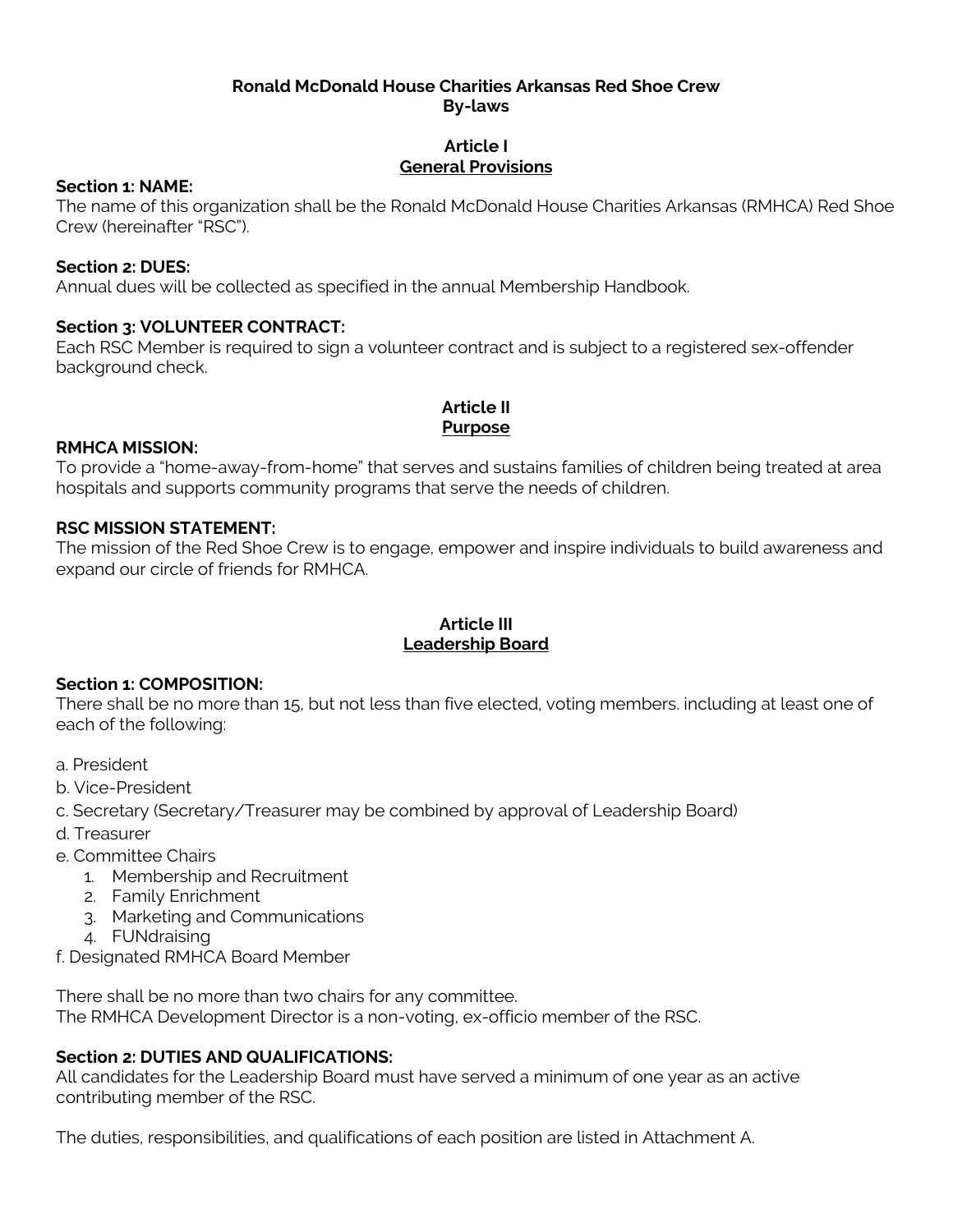### **Section 3: ELECTION:**

All candidates must be nominated by a member of the RSC, including themselves or the RMHCA Development Director. All candidates are subject to an interview with the Interview Committee, composed of the President, Vice President, and Development Director. The Interview Committee may, at their discretion, include others as they deem appropriate.

The Interview Committee will present a list of candidates to the RSC for elections by a majority vote of the membership. Votes will be tallied by and available from the RMHCA Development Director.

Should a Leadership Board member be unable to complete a term of office, his or her replacement may be selected by a Leadership Board majority vote to complete an existing term.

## **Section 4: TENURE:**

For his/her initial term on the Leadership Board, each Leadership Board member shall serve a two-year term. Thereafter, each Leadership Board member may serve an additional one-year term, but each said new one-year term must be approved by a majority vote of the Leadership Board.

A Leadership Board member shall serve no more than three consecutive years in one position. A Leadership Board member may serve for more than three consecutive years if he/she is nominated for a different position by another Leadership Board member, RSC member, or Development Director, participates in an interview for the position of interest, and receives a majority vote of the Leadership Board. The Interview Committee will present its opinion to the Leadership Board with the interviewing board member absent for the proceedings and subsequent vote. Final approval by majority vote of the RSC.

Leadership Board members shall attend a minimum of 75% of RSC-sponsored events per calendar year to properly represent the RSC and demonstrate leadership, availability, and commitment to the general membership. Failure to do so will result in review by the Leadership Board and may be grounds for removal according to Article III, Sec. 7. These events may include, but are not limited to: the annual meeting; volunteer activities, preparation of meals; social functions or networking happy hours; development fundraisers; or any other events related to or sponsored by the RSC or any of its subcommittees. Participating in a Supper Club meal with co-workers or friends or a designated RSC Supper Club meal will count towards the requirement. Representing the RSC at the annual golf outing or gala will also count towards the requirement. An event may be deemed eligible by approval of the Leadership Board.

## **Section 6: ATTENDANCE POLICY:**

Members shall attend 75% of regularly scheduled meetings in a twelve-month period. Failure to do so will result in review by the Leadership Board and may be grounds for removal according to Article III, Sec. 7.

## **Section 7: REMOVAL:**

Any member may be removed by the affirmative vote by majority of the Leadership Board at any regular meeting or special meeting called for that purpose. Grounds for removal include conduct deemed detrimental to the interest of RMHCA and/or the RSC and/or failure to comply with and/or refusal to render reasonable assistance in carrying out the mission of the RSC. Any such member proposed to be removed shall be entitled to at least five days' notice in writing of the meeting at which such removal is to be voted upon and shall be entitled to appear and be heard at such meeting.

#### **Article IV Leadership Board Meetings**

#### **Section 1: FREQUENCY:**

Meetings are to be held at least bi-monthly (*i.e.*, at least one meeting every two months). RSC meetings are to be held on the opposing months.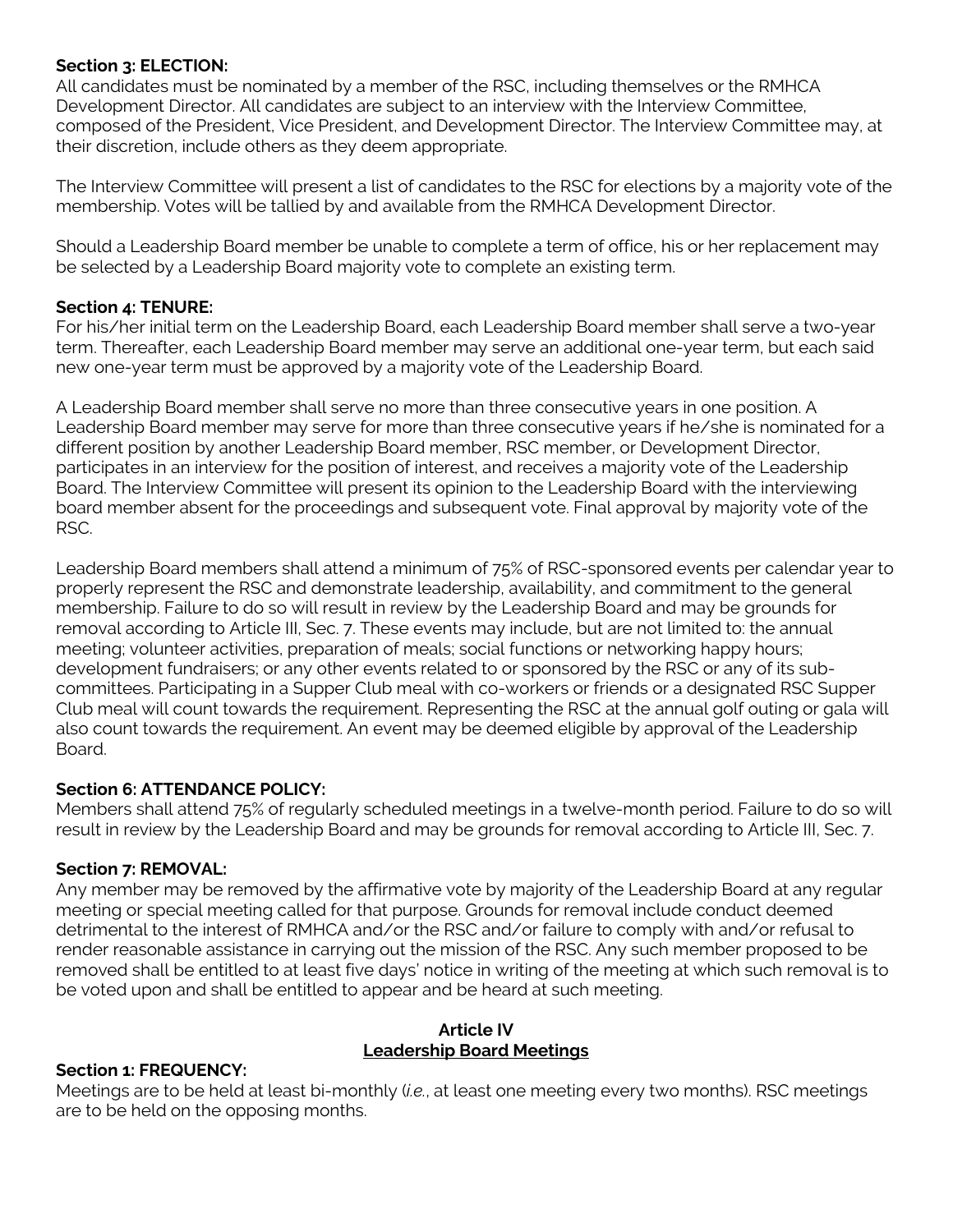Special meetings may be called at the request of the President or RMHCA Development or Executive Directors. Notice of any special meetings shall be given at least two days in advance by written or e-mail notice to each member.

A meeting may take place via conference call or electronic video screen communication, provided that all participating members can hear one another. A meeting may also take place via other electronic transmission if (a) each participating member can communicate with all other participating members concurrently, and (b) each member is provided the means of participating in all matters before the meeting.

## **Section 2: ORDER OF BUSINESS:**

The following format provides a suggested framework for conducting meetings:

- a. Approval of minutes of the prior meeting
- b. Reports by Officers and Committee Chairs
- c. Other business/General discussion
- d. Adjournment

## **Section 3: TRANSACTION OF BUSINESS:**

More than one-half of the total Leadership Board shall constitute a quorum for the transaction of business at any meeting.

- a. A quorum is required to approve decisions that come before the Leadership Board, to accept nominations or to approve removals.
- b. Decisions regarding RSC business shall be made by a majority vote of the Leadership Board. A majority vote is sufficient for the adoption of any motion that is in order.
- c. All actions of the Leadership Board are subject to final approval by RMHCA.

#### **Article V General RSC Business**

## **Section 1: FREQUENCY:**

Meetings are to be held at least bi-monthly (*i.e.*, at least one meeting every two months).

Committee Meetings may be called at the request of the Committee Chair, President or RMHCA Development Director.

## **Section 2: ORDER OF BUSINESS:**

The following format provides a suggested framework for conducting meetings:

- a. Reports by Officers and Committee Chairs
- b. Other business/General discussion
- c. Adjournment

## **Section 3: TRANSACTION OF BUSINESS:**

- a. One-third of the membership shall constitute a quorum for the transaction of business at any meeting.
- b. A quorum is required to vote on decisions. A simple majority is required to approve decisions.
- c. All actions of RSC are subject to final approval by RMHCA and Leadership Board.

## **Section 4: MEMBERSHIP AND DUES**

Refer to the RSC Membership Handbook.

## **Section 5: PERSONAL CONDUCT/REMOVAL FROM RSC**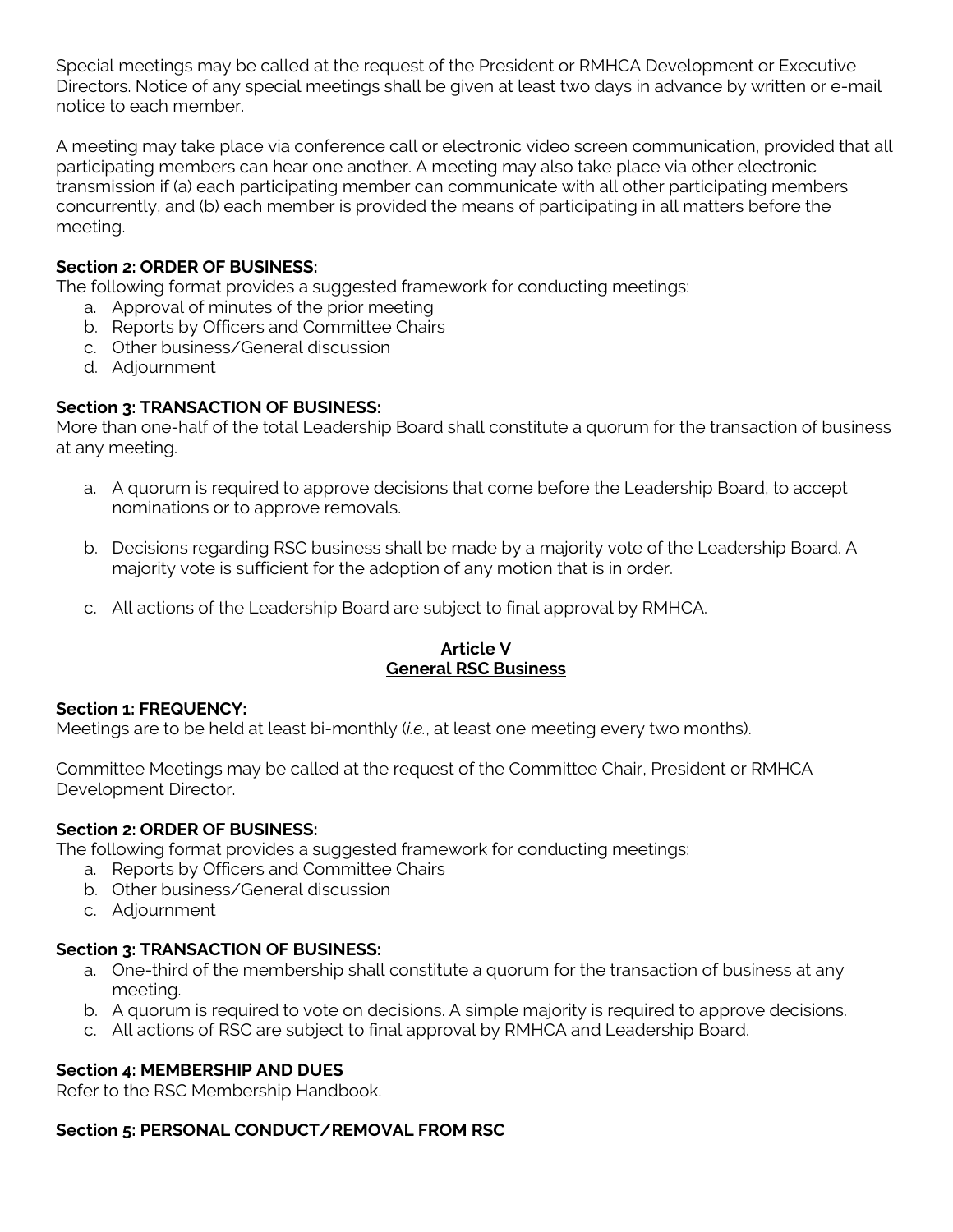Any member may be removed from the by the affirmative vote by majority of the Leadership Board at any regular meeting or special meeting called for that purpose.

Grounds for removal include conduct deemed detrimental to the interest of RMHCA and/or the RSC and/or failure to comply with and/or refusal to render reasonable assistance in carrying out the mission of the RSC. Any such member proposed to be removed shall be entitled to at least five days' notice in writing of the meeting at which such removal is to be voted upon and shall be entitled to appear and be heard at such meeting.

## **Article VI Approval of By-laws**

#### **Section 1: REVIEW OF BY-LAWS:**

The By-laws shall be reviewed annually or when changes are deemed necessary. Recommendations for revision shall be made at a scheduled Leadership Board meeting.

#### **Section 2: AMENDMENT OF BY-LAWS:**

Notwithstanding Article IV, Sec. 3, these By-laws may be amended at any regular Leadership Board meeting by a majority vote of all Leadership Board members, provided the amendment was submitted in writing to all Leadership Board members at least one week prior to the meeting.

#### **Section 3: APPROVAL OF BY-LAWS:**

Notwithstanding Article IV, Sec. 3, these By-laws must be approved by a majority vote of all Leadership Board members, RSC membership, and shall pass to the Executive Director of RMHCA for approval. The approved By-laws will be sent to RMHCA Board of Directors for review and approval.

#### **Article VII Dissolution of the Organization**

The Leadership Board and RMHCA must formally agree to the dissolution. The Leadership Board must vote on, and approve, a motion to dissolve. Any dissolution plan must be approved by a majority vote of all Leadership Board members. A notice of dissolution must be provided to all members of the Red Shoe Crew. In the case of liabilities the Leadership Board shall make provisions for the payment of all liabilities. Upon dissolution all assets shall be returned to RMHCA, including any remaining funds, dues, and/or property.

#### **Article VIII Fiscal Policies**

The Treasurer shall distribute a summary financial overview of RSC to all members of the Leadership Board at each regularly-scheduled meeting.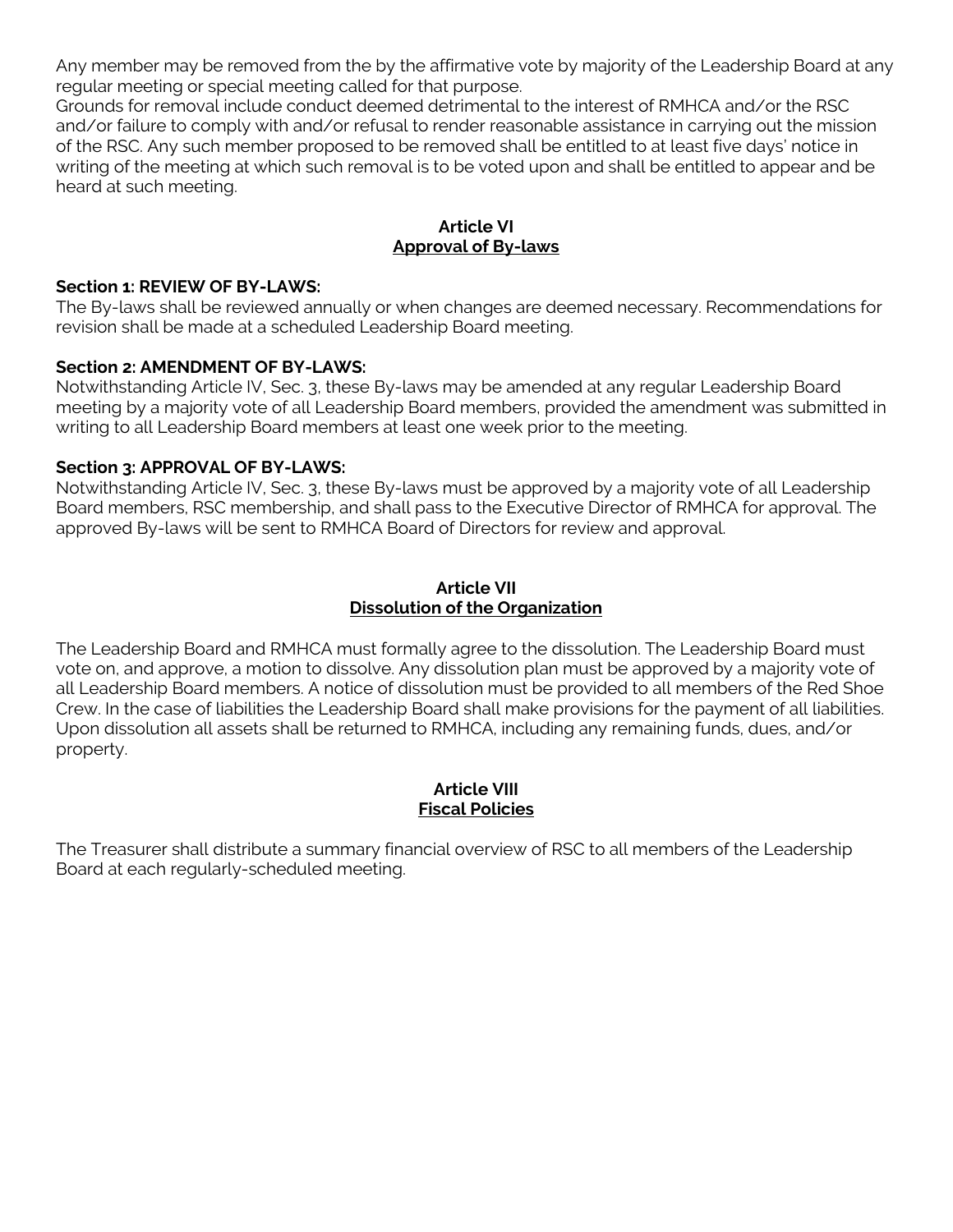#### **Article IX Certification of Adoption**

**The foregoing by-laws of the RSC have been adopted by action of the Leadership Board on May 6, 2019.** 

**Founding RSC Leadership Board Members:**

**Mandi Booe**

**Donna Clark**

**Matt Martin**

**Caitlyn Mason**

**Rebekah Prince**

**Christie Reyes**

**Michelle Rupp**

**Cindy Van Veckhoven**

**RMHCA Staff**

**Janell Mason, Executive Director** 

**Emily Piechocki, Development Director**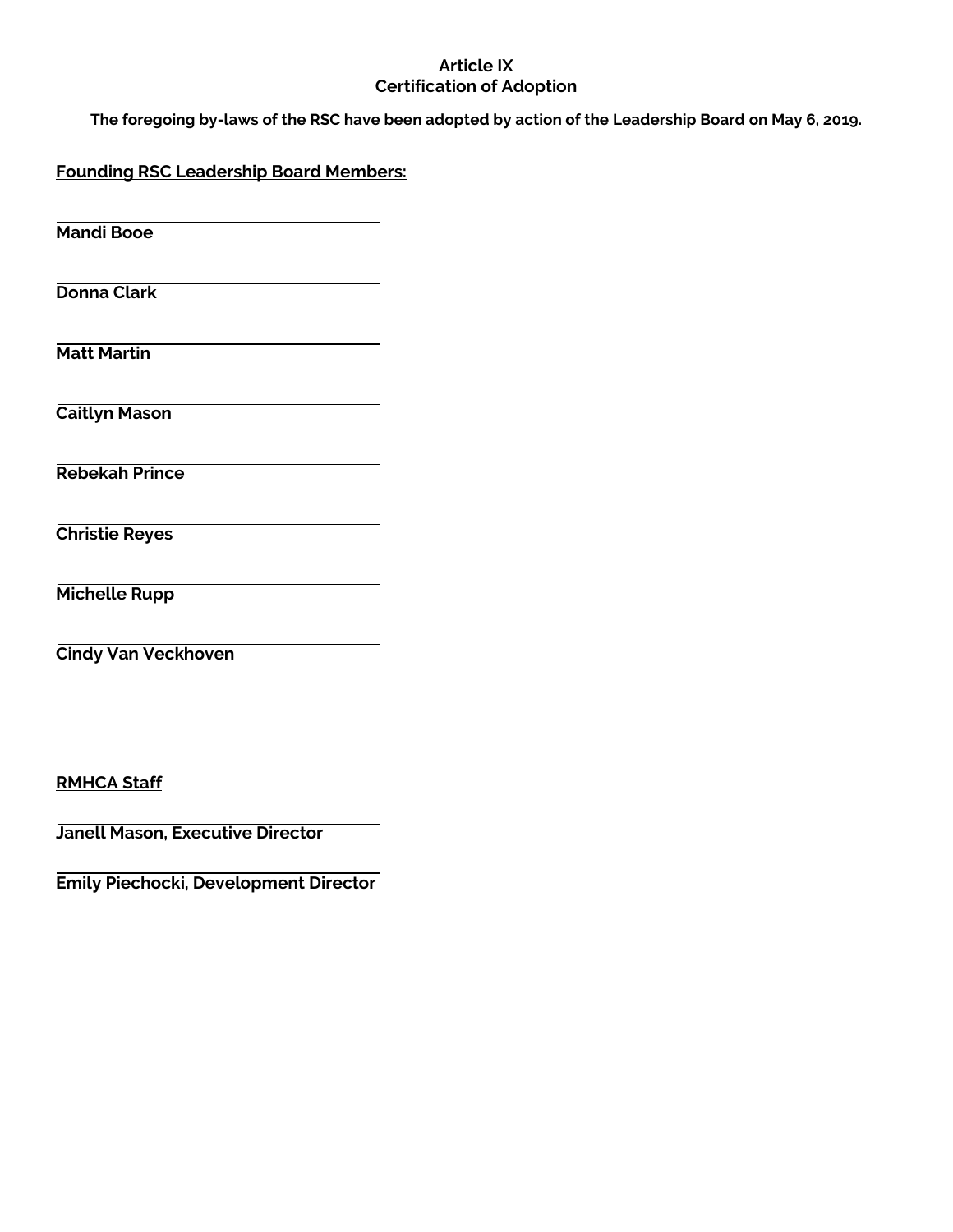## **Attachment A**

# **Ronald McDonald House Charities® Arkansas Red Shoe Crew Leadership Board Job Descriptions**

## **PRESIDENT**

**Qualifications:** 

- Demonstrated passion for the mission of RMHCA.
- Established leadership in personal and/or professional arenas.
- Successful history of cultivating relationships and persuading, convening, facilitating, and building consensus among diverse individuals.
- Possess personal values of integrity, teamwork, and collaboration.

## **General Responsibilities:**

- Support the mission and vision of RMHCA by positively promoting the organization and its services to the community.
- Respect the confidential nature of proprietary information sharing during meetings held by RMHCA.
- Attend RMHCA service, fundraising, and networking events throughout the year.
- Actively participate in RSC sponsored events.

## **Specific Responsibilities:**

- Preside over RSC meetings.
- Represent RSC in the community.
- Motivate and assist Leadership Board in planning and implementation of activities and events.
- Serve as a member of the RMHCA Board of Directors during their tenure, including representing the RSC. This includes RSC Reports of vital info (membership, fundraising efforts, hours, etc).
- Evaluate annually the performance of the RSC.
- Demonstrate willingness to mentor members of the RSC and identify outstanding members as potential successors to the Leadership Board.
- Work closely with President-Elect to ensure smooth transition in leadership.
- Communicate to RSC members via [RedShoeCrew@RMHCArkansas.org.](mailto:RedShoeCrew@RMHCArkansas.org)

# **VICE-PRESIDENT**

## **Qualifications:**

- Demonstrated passion for the mission of RMHCA.
- Established leadership in personal and/or professional arenas.
- Successful history of cultivating relationships and persuading, convening, facilitating, and building consensus among diverse individuals.
- Possess personal values of integrity, teamwork, and collaboration.

## **General Responsibilities:**

- Support the mission and vision of RMHCA by positively promoting the organization and its services to the community.
- Respect the confidential nature of proprietary information sharing during meetings held by RMHCA.
- Attend RMHCA service, fundraising, and networking events throughout the year.
- Actively participate in RSC sponsored events.

## **Specific Responsibilities:**

- Assume the duties of the President, when necessary, including attending as a non-voting member of RMHCA Board of Directors meetings.
- Motivate and assist the Leadership Board in planning and implementation of activities and events.
- Evaluate annually the performance of the RSC.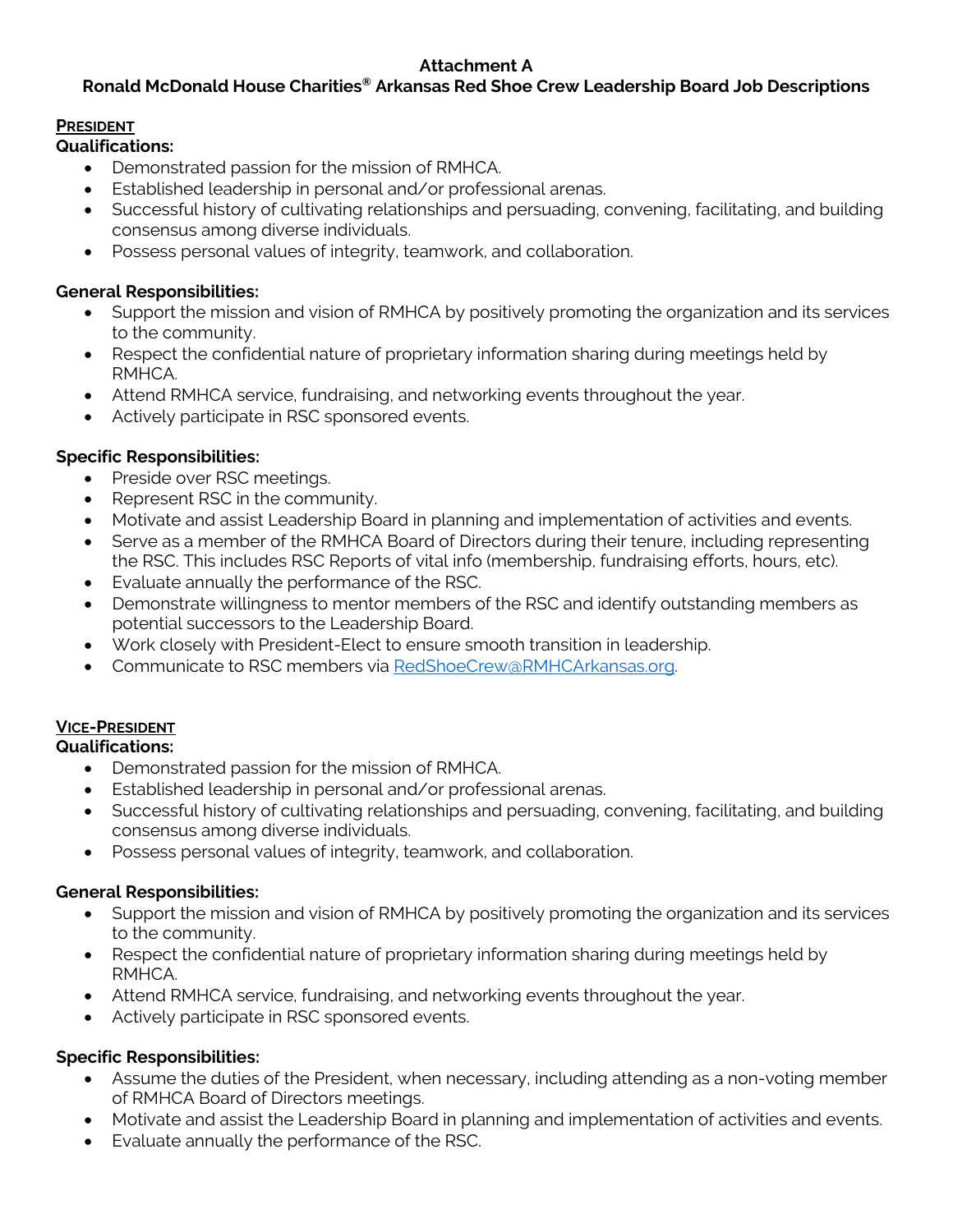- Demonstrate willingness to mentor members of the RSC and identify outstanding members as potential successors to the Leadership Board.
- Work closely with Vice-President-Elect to ensure smooth transition in leadership.

### **SECRETARY**

### **Qualifications:**

- Demonstrated passion for the mission of RMHCA.
- Established leadership in personal and/or professional arenas.
- Successful history of cultivating relationships and persuading, convening, facilitating, and building consensus among diverse individuals.
- Possess personal values of integrity, teamwork, and collaboration.
- Knowledge of basic Microsoft Office computer applications.

## **General Responsibilities:**

- Support the mission and vision of RMHCA by positively promoting the organization and its services to the community.
- Respect the confidential nature of proprietary information sharing during meetings held by RMHCA.
- Attend RMHCA service, fundraising, and networking events throughout the year.
- Actively participate in RSC sponsored events.

## **Specific Responsibilities:**

- Maintain records of all RSC business meetings.
- Work closely with Membership and Communication Directors to effectively communicate with all members of the RSC.
- Provide a written record of previous meetings to the Leadership Board for review, comments, and approval.
- Document the annual evaluation of the performance of the RSC.
- Demonstrate willingness to mentor members of the RSC and identify outstanding members as potential successors to the Leadership Board.
- Work closely with Secretary-Elect to ensure smooth transition in leadership.

## **TREASURER**

## **Qualifications:**

- Demonstrated passion for the mission of RMHCA.
- Established leadership in personal and/or professional arenas.
- Successful history of cultivating relationships and persuading, convening, facilitating, and building consensus among diverse individuals.
- Possess personal values of integrity, teamwork, and collaboration.
- Experience in maintaining financial records.
- Accounting or Finance background with experience in budgeting strongly preferred.

## **General Responsibilities:**

- Support the mission and vision of RMHCA by positively promoting the organization and its services to the community.
- Respect the confidential nature of proprietary information sharing at meetings held by RMHCA.
- Attend RMHCA service, fundraising, and networking events throughout the year.
- Actively participate in RSC sponsored events.

## **Specific Responsibilities:**

• Maintain all financial records of RSC including but not limited to preparing budget, checking and savings account records, event profit/loss statements, and annual balance sheet.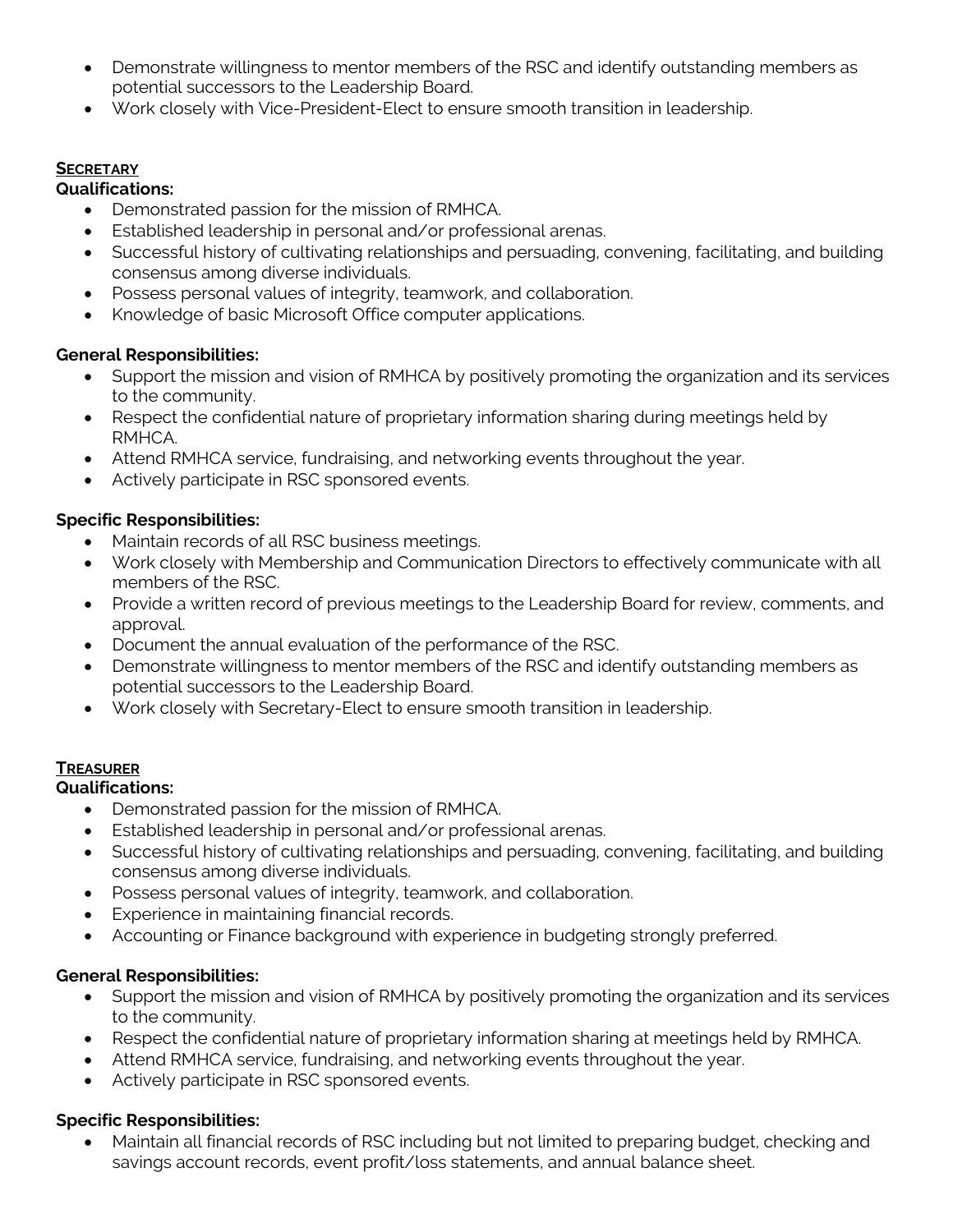- Share financial reports with RMHCA's Executive Director and Development Director.
- Work closely with the Development Director in planning and budgeting of activities and events.
- Evaluate annually the financial performance of the RSC, identifying any opportunities to cut costs or increase revenues.
- Demonstrate willingness to mentor members of the RSC and identify outstanding members as potential successors to the Leadership Board.

## **MARKETING/COMMUNICATIONS CHAIR**

### **Qualifications:**

- Demonstrated passion for the mission of RMHCA.
- Established leadership in personal and/or professional arenas.
- Successful history of cultivating relationships and persuading, convening, facilitating, and building consensus among diverse individuals.
- Possess personal values of integrity, teamwork, and collaboration.
- Demonstrated knowledge of basic public relations strategies and techniques.

## **General Responsibilities:**

- Support the mission and vision of RMHCA by positively promoting the organization and its services to the community.
- Respect the confidential nature of proprietary information sharing during meetings held by RMHCA.
- Attend RMHCA service, fundraising, and networking events throughout the year.
- Actively participate in RSC sponsored events.

## **Specific Responsibilities:**

- Work closely with Communications co-chairs (if applicable) to ensure proper and timely dissemination of event details and social-networking strategies
- Work closely with the Secretary and Membership Chair to communicate with all members of the RSC.
- Work closely with RMHCA's Communication Managers to coordinate efforts.
- Generate regular communication with members through social media, email, and/or print material.
- Lead Communications Committee.
- Evaluate annually the performance of the RSC Arkansas.
- Demonstrate willingness to mentor members of the RSC and identify outstanding members as potential successors to the Leadership Board.
- Work closely with Communications Chair-Elect to ensure smooth transition in leadership.

## **FUNDRAISING CHAIR**

## **Qualifications:**

- Demonstrated passion for the mission of RMHCA.
- Established leadership in personal and/or professional arenas.
- Successful history of cultivating relationships and persuading, convening, facilitating, and building consensus among diverse individuals.
- Possess personal values of integrity, teamwork, and collaboration as well as a passion for the mission and strategies of RMHCA.
- Basic knowledge of fundraising strategies and techniques.

# **General Responsibilities:**

- Support the mission and vision of RMHCA by positively promoting the organization and its services to the community.
- Respect the confidential nature of proprietary information sharing during meetings held by RMHCA.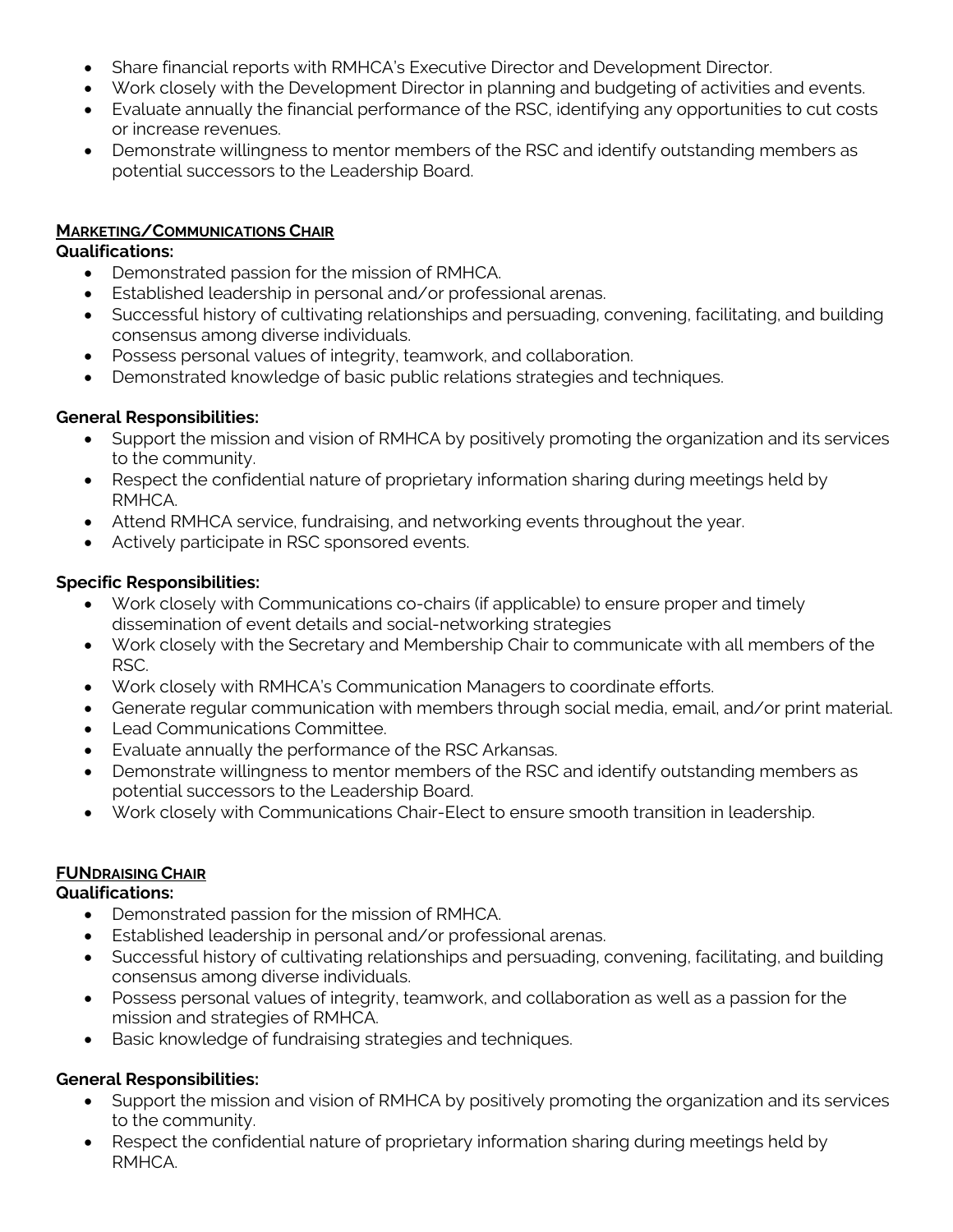- Attend RMHCA service, fundraising, and networking events throughout the year.
- Actively participate in RSC sponsored events.

## **Specific Responsibilities:**

- Work closely with Communications co-chairs to ensure proper and timely dissemination of event details and social-networking strategies
- Work closely with the Treasurer to raise funds to support the activities of the RSC
- Work closely with Service and/or Membership co-chairs on any overlapping opportunities.
- Work with RMHCA's Development Director to set annual fundraising goals.
- Motivate and assist the Leadership Board in planning and implementation of fundraising activities and social events.
- Lead Fundraising and Networking Committee.
- Evaluate annually the performance of the RSC.
- Demonstrate willingness to mentor members of the RSC and identify outstanding members as potential successors to the Leadership Board.
- Work closely with Fundraising and Networking Chair-Elect to ensure smooth transition in leadership.

## **MEMBERSHIP AND RECRUITMENT CHAIR**

### **Qualifications:**

- Demonstrated passion for the mission of RMHCA.
- Established leadership in personal and/or professional arenas.
- Successful history of cultivating relationships and persuading, convening, facilitating, and building consensus among diverse individuals.
- Possess personal values of integrity, teamwork, and collaboration.

## **General Responsibilities:**

- Support the mission and vision of RMHCA by positively promoting the organization and its services to the community.
- Respect the confidential nature of proprietary information sharing during meetings held by RMHCA.
- Attend RMHCA service, fundraising, and networking events throughout the year.
- Actively participate in RSC sponsored events.

## **Specific Responsibilities:**

- Work closely with Communications co-chairs to ensure proper and timely dissemination of event details and social-networking strategies
- Continually recruit additional members through RSC events and activities.
- Recruit and retain active members.
- Work closely with Secretary to maintain accurate membership records.
- Work closely with Communications Chair to communicate with members.
- Lead Membership Committee.
- Research and implement resources for recruitment and community awareness.
- Evaluate annually the performance of the RSC, including member needs and satisfaction levels.
- Demonstrate willingness to mentor members of the RSC and identify outstanding members as potential successors to the Leadership Board.
- Successfully onboard new members and ensure that they have the proper introductory experience, facilitating any connections with appropriate committees and members with similar interests or backgrounds.
- Work closely with Membership Chair-Elect to ensure smooth transition in leadership.